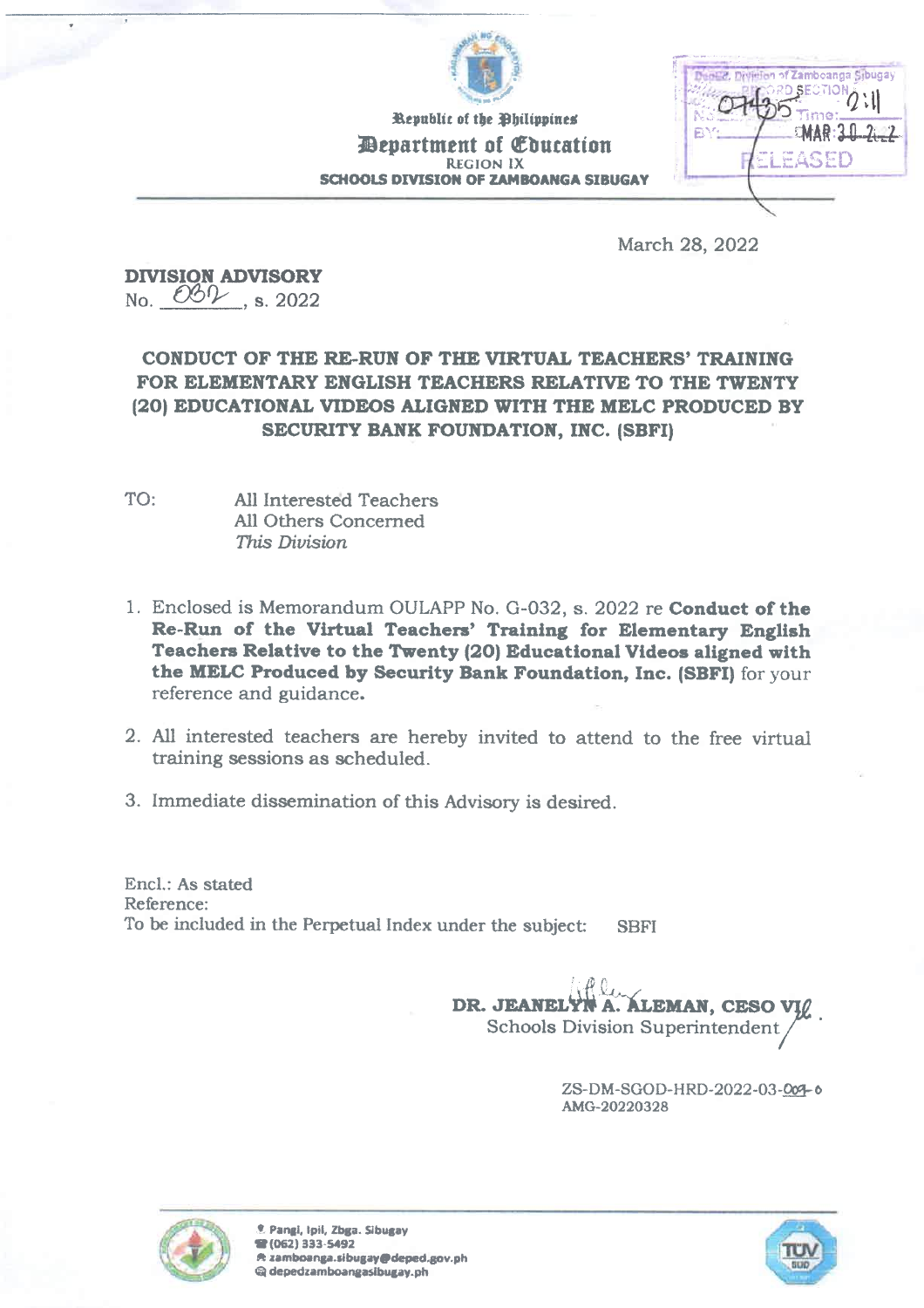

Page 1 of 6

Date: -RECEIVED

Time: -MAR-24-2022

**Deptil Division of Zamboanga Sibugay** 

**RECORD SECTION** 



Republic of the Ohilippines

*Pepartment of Education* OFFICE OF THE UNDERSECRETARY Tanggapan ng Pangalawang Kalihim

OULAPP NO. 34 S. 2022

## MEMORANDUM

| TO.         | REGIONAL DIRECTORS<br><b>SCHOOLS DIVISION SUPERINTENDENTS</b><br>REGIONAL PARTNERSHIPS FOCAL PERSONS<br>DIVISION PARTNERSHIPS FOCAL PERSONS<br><b>SCHOOL HEADS</b><br>ALL OTHERS CONCERNED                                 |
|-------------|----------------------------------------------------------------------------------------------------------------------------------------------------------------------------------------------------------------------------|
| <b>FROM</b> | TONISITO M.C. UMALI, Esq.<br>Undersecretary                                                                                                                                                                                |
| SUBJECT     | CONDUCT OF THE RE-RUN OF THE VIRTUAL TEACHERS'<br>TRAINING FOR ELEMENTARY ENGLISH TEACHERS<br>RELATIVE TO THE TWENTY (20) EDUCATIONAL VIDEOS<br>ALIGNED WITH THE MELC PRODUCED BY SECURITY BANK<br>FOUNDATION, INC. (SBFI) |
| DATE        | February 7, 2022                                                                                                                                                                                                           |

Security Bank Foundation, Inc., (SBFI) is one with the Department of Education (DepEd) in providing the distance learning experience to our public school learners and teachers amidst this COVID-19 pandemic, while supporting the transition to limited face-to-face classes.

In line with this, the Foundation continues to implement various education programs including the conduct of the re-run of virtual teachers' training program for elementary English Teachers complemented with the re-airing of its 20 "Ready, Set, Read!" videos covering the following competencies under the Most Essential Learning Competencies (MELCs):

- Gradel-Predicting Possible Ending of a Story
- Grade 3 Making Inferences and Drawing Conclusions Based on Texts
- Grade 3 Interpreting Simple Graphs, Tables, and Pietographs

Tonisito M.C. Umali, Esq.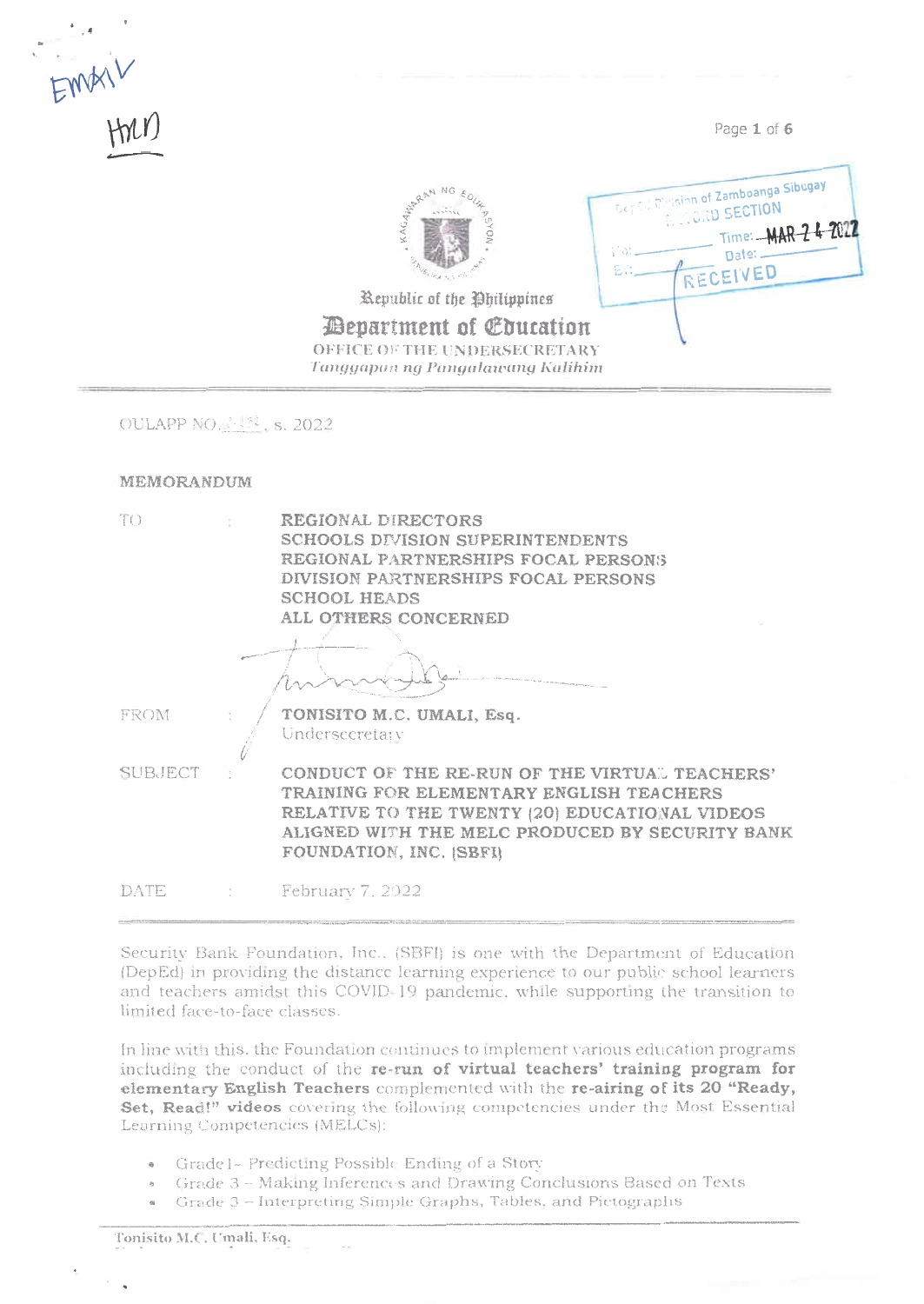## Grade 5 - Inferring the Meaning of Unfamiliar Words  $\circ$

 $\begin{array}{ccccc} &\bullet&\simeq\mathbb{R}^d\\ &\bullet&\mathbb{R}^d\end{array}$ 

 $\sigma \sim \sqrt{2}$ 

The schedule of the re-airing of the videos via A2Z Free TV Channel or Knowledge Channel via Cable TV is aligned with the expected discussion of the covered MELCs to the Learners as per DepEd academic calendar. The videos are also available online at www.securitybank.com/sustainability/educational-videos and will also be distributed offline through Knowledge Channel portable media libraries donated to selected public schools. Airing schedules can also be seen at www.securitybank.com/sustainability/educational-videos.

| <b>MONTH</b> | <b>DATES</b>             | <b>DAYS</b>     | <b>TIME</b>    | <b>TRAINING</b><br><b>SESSION</b>                                                                                                                             | <b>REGISTRATION</b><br><b>LINK</b> | <b>REGISTRATION</b><br><b>PERIOD</b> |
|--------------|--------------------------|-----------------|----------------|---------------------------------------------------------------------------------------------------------------------------------------------------------------|------------------------------------|--------------------------------------|
| Feb          | 18                       | Fri             | 9am-<br>12nn   | Facebook as<br>a Tool for<br>English<br>Reading<br>Instruction<br>(for Teachers)                                                                              | https://bit.ly/RS<br>R2Facebook    | Feb 1-11                             |
| Feb          | 24                       | Thu             | 9am-<br>12nn   | Parents as<br>Reading<br>Facilitators<br>at Home<br>for Parents.<br>teachers are<br>usked to<br>nvite them)                                                   | https://bit.ly/RS<br>R2Parents     | Feb 1-11                             |
| Mar          | 11                       | Fr <sub>1</sub> | 9am-<br>12nn   | Ready, Set.<br>Read!<br>Training for<br>Grade 1<br>English<br>Teachers<br>Teaching<br>Reading<br>Competencies<br>that Students<br>Find Difficult<br>(o Learn) | https://bit.ly/RS<br>R2Grade1      | Feb 18-Mar 4                         |
| Apr          | $\overline{\mathcal{I}}$ | Thu             | $9am-$<br>12nn | Ready, Set.<br>Read!<br>Training for<br>Grade 3<br>English<br>Teachers<br>Teaching<br>Reading                                                                 | https://bit.ly/RS<br>R2Grade3      | Mar 21-31                            |

The following are the schedules fou the FREE VIRTUAL TRAINING SESSIONS:

Tonisito M.C. Umali, Esq.<br>Undersecretary for Legislative Affairs. External Partnerships and Project Management Service Rizal Building, DepEd Complex, Meralco Avenue Pasig City

Telephone No. (02)8637-8638 : Fax No: (02) 86: 7-8630 : Email: tonisito umali@ deped gov.p i